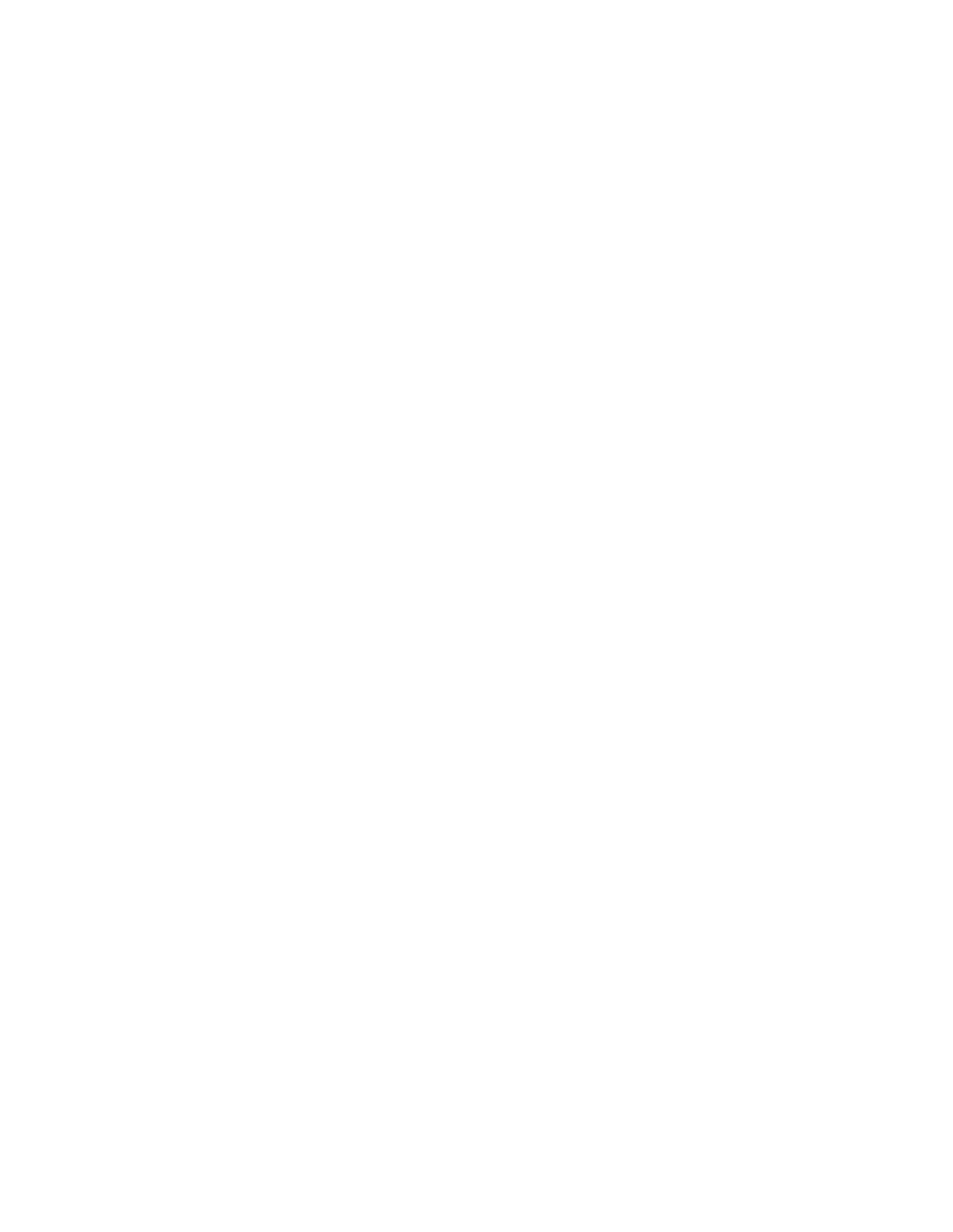# **Metropolitan Emergency Services Board**

# **9-1-1 Technical Operations Committee Tentative Agenda July 19, 2018**

- 1. Call to Order
- 2. Approval of Minutes / Agenda
- 3. Action Items
	- A. Wireless Reseller 24x7 Access Issues?
	- B. Metro National Weather Service Standard Changes Needed?
- 4. Unfinished Business
	- A. Next Generation 9-1-1
		- 1. Text-to-9-1-1 implementation
			- a) Text-to-911 Regional Sunset Agreements
		- 2. Firewall implementation
- 5. Pending Business
	- A. Continuity of Operations Plans (COOP)
- 6. Reports
	- A. Data Issues Report Wireless, Wireline, VoIP, GIS (see attached)
	- B. PSAP Operations Round Table Work Group Report
	- C. SECB NG9-1-1 Committee Report
- **7.** Adjourn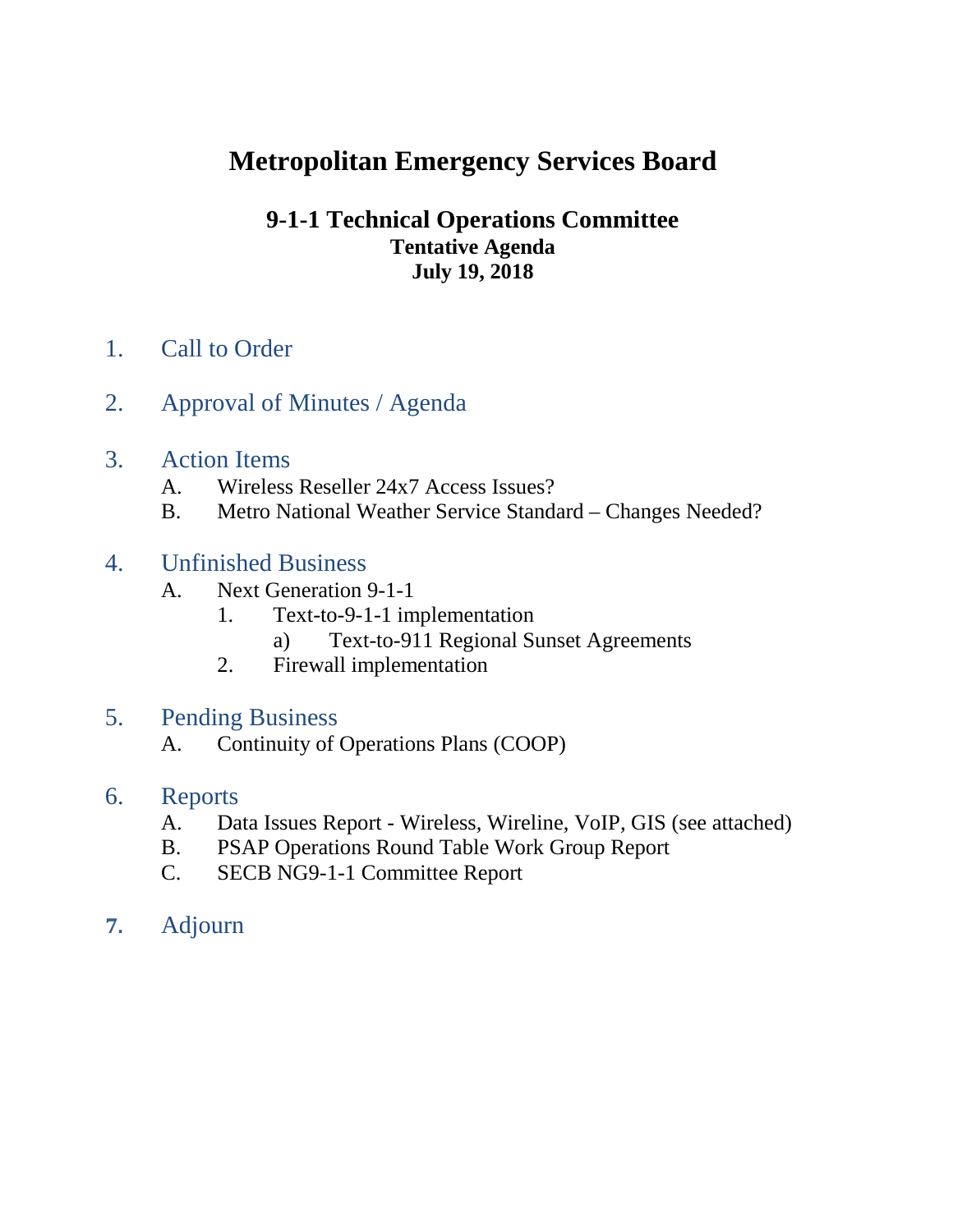# **Metropolitan Emergency Services Board**

# **9-1-1 Technical Operations Committee Draft Meeting Minutes May 17, 2018**

# **Committee Members**

|   | Heather Hunt, Minneapolis (Chair)         | X | Kevin Schwartz, Hennepin     |
|---|-------------------------------------------|---|------------------------------|
| X | Val Sprynczynatyk, Anoka (Vice-<br>Chair) |   | Lisa Lovering, Isanti        |
|   | Bob Dowd, Isanti                          |   | Nancie Pass, Ramsey          |
| X | Jim Scanlon, Bloomington PD               | X | Jonathan Rasch, Ramsey       |
|   | Tim Walsh, Carver                         |   | Angie Iverson, Scott         |
| X | Jon Eckel, Chisago                        |   | Darlene Pankonie, Washington |
| X | Cheryl Pritzlaff, Dakota                  |   | Sara Halverson, Washington   |
|   | Troy Ruby, Dakota                         |   |                              |

# **Alternates**

| Jeff Schlumpberger, Hennepin | Bob Shogren, Isanti              |
|------------------------------|----------------------------------|
| Deb Paige, Carver            | Christine McPherson, Minneapolis |
| Susan Bowler, Carver         | Jill Martens, Scott              |
| Vicki Nelson, Dakota         |                                  |

# **Others Attending**

Scott Haas, Scott Co. Lisa Vik, Eden Prairie Dustin Leslie, ECN John Olson, IES Diane Lind

Heidi Hieserich, Airport Matthew Hoffer, CenturyLink<br>
Lauren Petersen, Airport Jake Jacobson, CenturyLink Jake Jacobson, CenturyLink Mary Ehrsam, Solacom Chad Loeffler, Metro Transit Dan Craigie, ECN Scott Wosje, Northland Business Sys.

# **MESB Staff**

| <b>Troy Tretter</b> | Jill Rohret  |
|---------------------|--------------|
| Marcia Broman       | Martha Ziese |
|                     |              |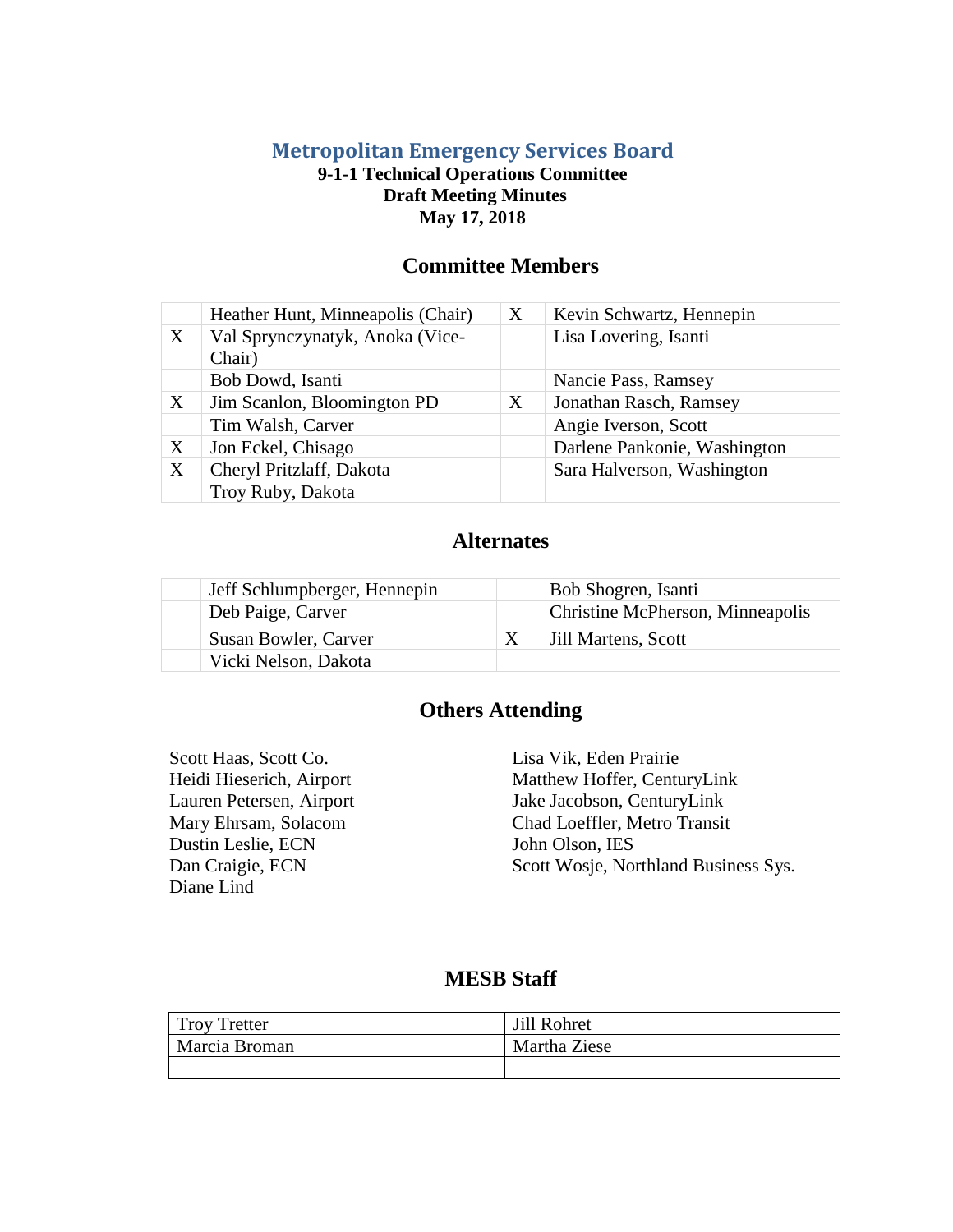# **1. Call to Order**

Val Sprynczynatyk called the meeting to order at 10:00. Introductions.

# **2. Approval of Minutes / Agenda**

Sprynczynatyk asked for a motion to approve the agenda for the May 17, 2018 TOC and the minutes from April 19, 2018.

*Motion (Schwartz / Eckel) to approve the May 17, 2018 TOC agenda and the TOC minutes from April 19, 2018. Approved.*

# **3. Action Items**

# A. Emergency Communications Professionals Training Curriculum Development Project

PSAP Roundtable Work Group Recommendation Diane Lind gave an overview of the draft training curriculum. The document is intended to be used as a best-practices guide rather than a mandated document. Heidi Hieserich said that the roundtable is discussing recommendations for maintaining this document.

*Motion made (Pritzlaff / Rausch) to add this to the Minimum Training Standards. Approved*

# **4. Unfinished Business**

#### $A_{\cdot}$ Next Generation 9-1-1

# 1. Text-to-9-1-1 Implementation

Dustin Leslie said that there have been three attempts to get Isanti County connected. There are no XY coordinates. The firewall with West is the issue. The State is holding any further Viper transitions until this is resolved.

Dakota County and Eden Prairie are close in resolving the issue with their Airbus equipment.

Carver County will probably go live the end of June or beginning of July. Ridgeview may or may not go live for text when Carver does.

There have been no more text transfer trouble tickets, but Dustin said to make sure you open one should there be.

Dustin reviewed the text to 9-1-1 plan change templates. The regional PSAPs throughout the state agreed to take texts for the PSAPS that were not ready. They agreed to do so until December 31, 2018. The state has prepared draft agreement documents that could be used by PSAPs to extend that date another year through December 31, 2019. These documents are not mandated by the state; rather are a starting point for PSAPs to use as a guide.

Jill Rohret said that the MESB would file one plan on behalf of every PSAP. If any PSAP is not ready by December 31, 2018 it is acceptable to have an agreement with any county. Please keep Pete informed of the agreements.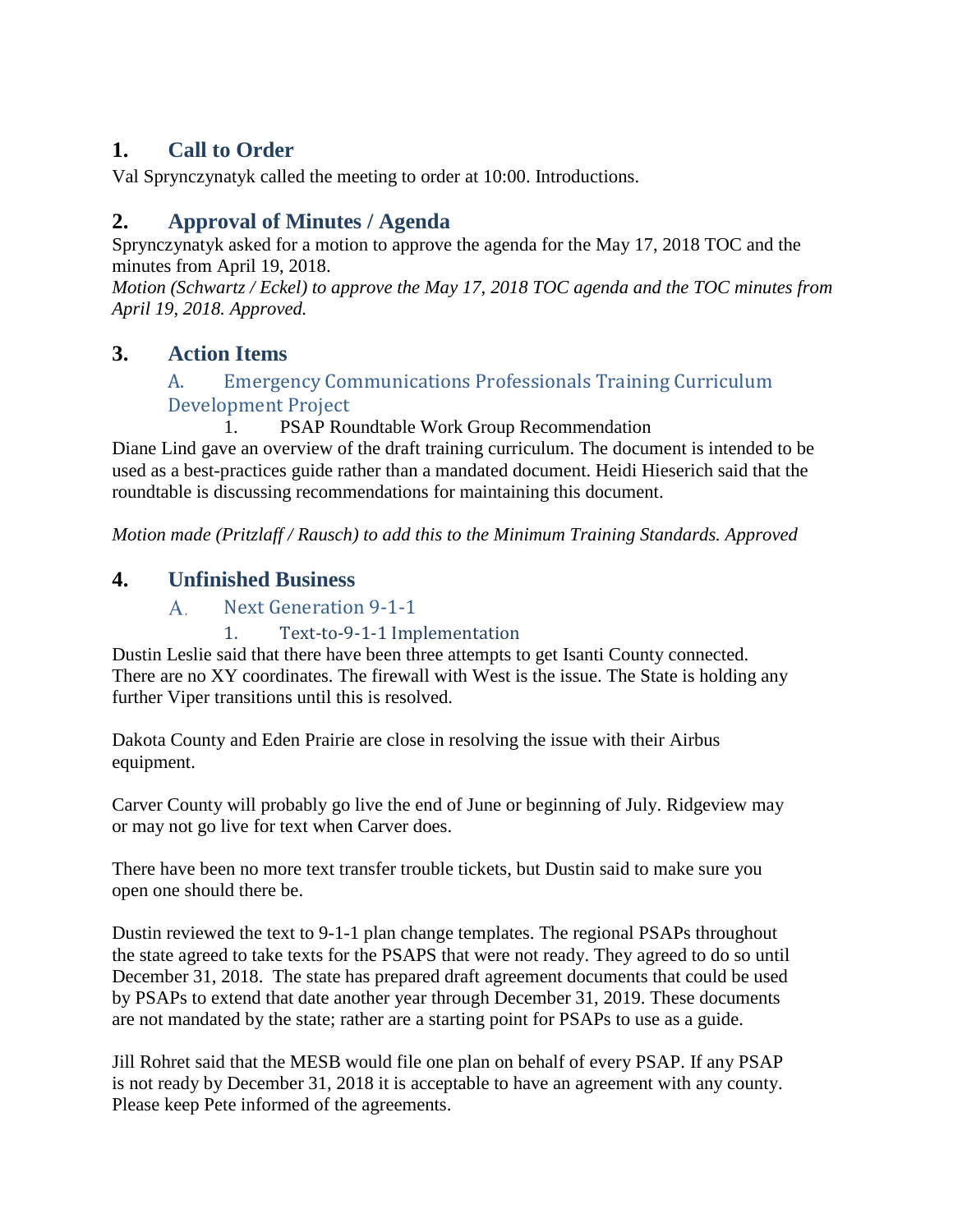Jon Eckel expressed concern about getting the needed quote for changes to his equipment. Dustin said ECN will work with Viper vendors.

Kevin Schwartz, Hennepin County, said that if non-Hennepin PSAPs expect that they will go beyond the sunset date, he recommends they partner with a nearby PSAP to take their text calls. PSAPs in Hennepin County who won't be ready to take their own text calls, should talk with HCSO.

# 2. Firewall implementation

Dan said that there has been an email request from Element for administrative access to devices so implementation may begin. There is an acceptance test plan document that he will share with PSAPs when it is ready. At this point, Dan felt the acceptance test plan document had some issues, so he made the decision that no implementations will occur until the technical workgroup has reviewed it. There was a good discussion between ECN, CenturyLink and West on ECN's ESInet.

#### $B<sub>r</sub>$ By-law Change

Rohret said that the Bylaws were approved by the MESB last week. Now, appointments or reappointments will need to be made by the governing body. Not all entities do appointments the same way; the bylaws take that in to account. All members must be reappointed by the end of 2018 by their governing body. Pete will follow up with an email to PSAPs regarding the reappointments.

# **5. Pending Business**

# A. Legislation

Rohret said very little has happened. They do adjourn Monday the 21<sup>st</sup>.

# B. Continuity of Operations Plans (COOP)

Sprynczynatyk asked members to please send their COOP to Pete if they haven't already. Pete will file the COOP plans for all metro PSAPs with the State. The training in St. Cloud was very good.

# **6. Reports**

# A. Data Issues -Wireless, Wireline, VoIP, GIS (see attached)

Marcia Broman said the deliverables have been completed for the SECB grants for Isanti and Washington County address points.

The MESB is in discussion with Dakota County GIS to use their data for a GIS-based MSAG trial.

The White Bear Lake transition went smooth. They are working to get cell sectors changed with West.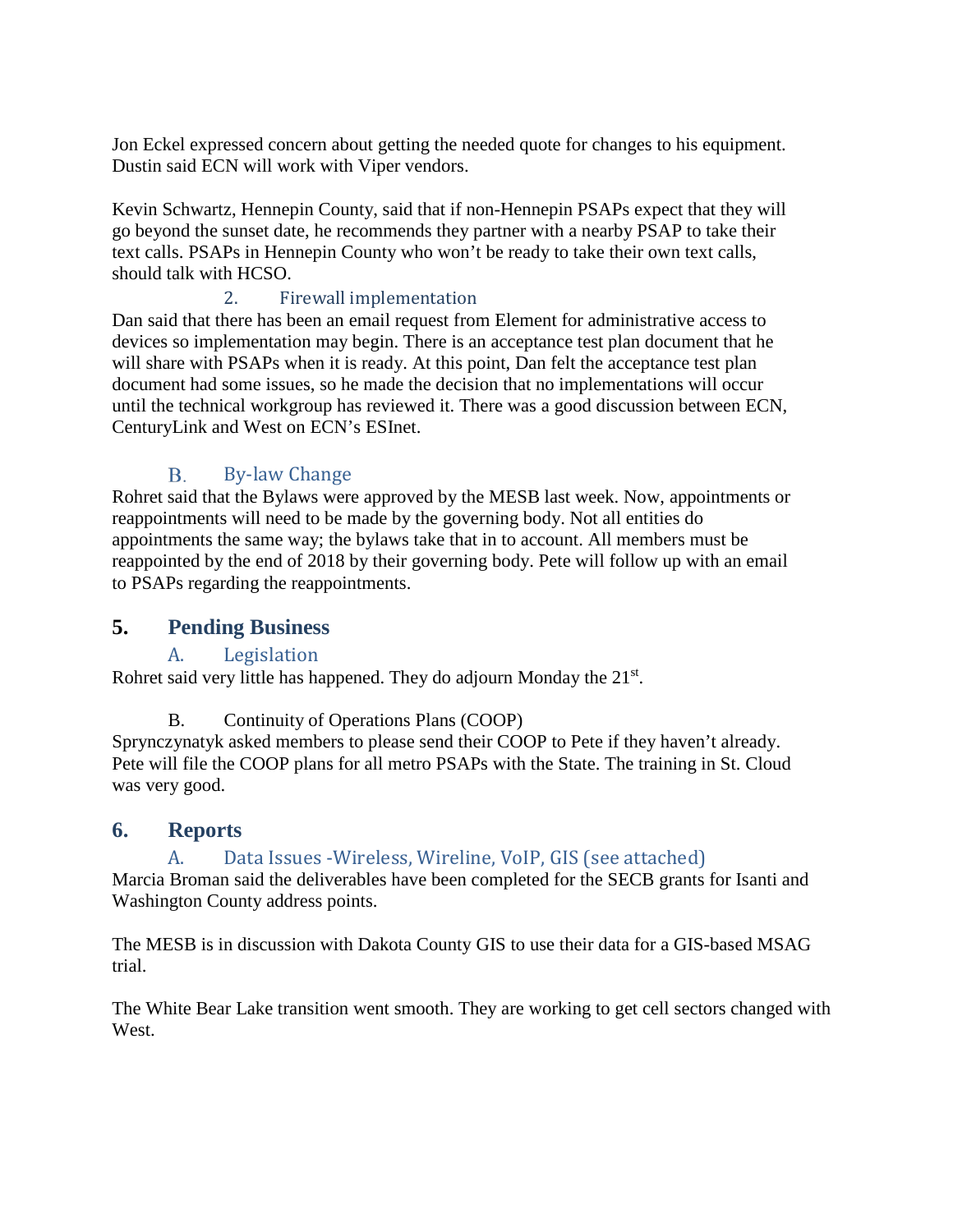Verizon is transitioning their wireless data management from West to Comtech. Some testing was conducted last week; more to come. There are also discussions started about the possibility of simplifying the wireless ALI data screen and what the implications of that may be.

# B. PSAP Operations Roundtable Work Group

The only active project would be a recommendation to maintain training document. The next meeting is July 10 at DCC.

C. SECB NG9-1-1 Committee Report (Meeting cancelled)

PSAP representatives provided updates from their respective centers.

The June TOC meeting is cancelled because of the annual NENA Conference in Nashville.

Adjourn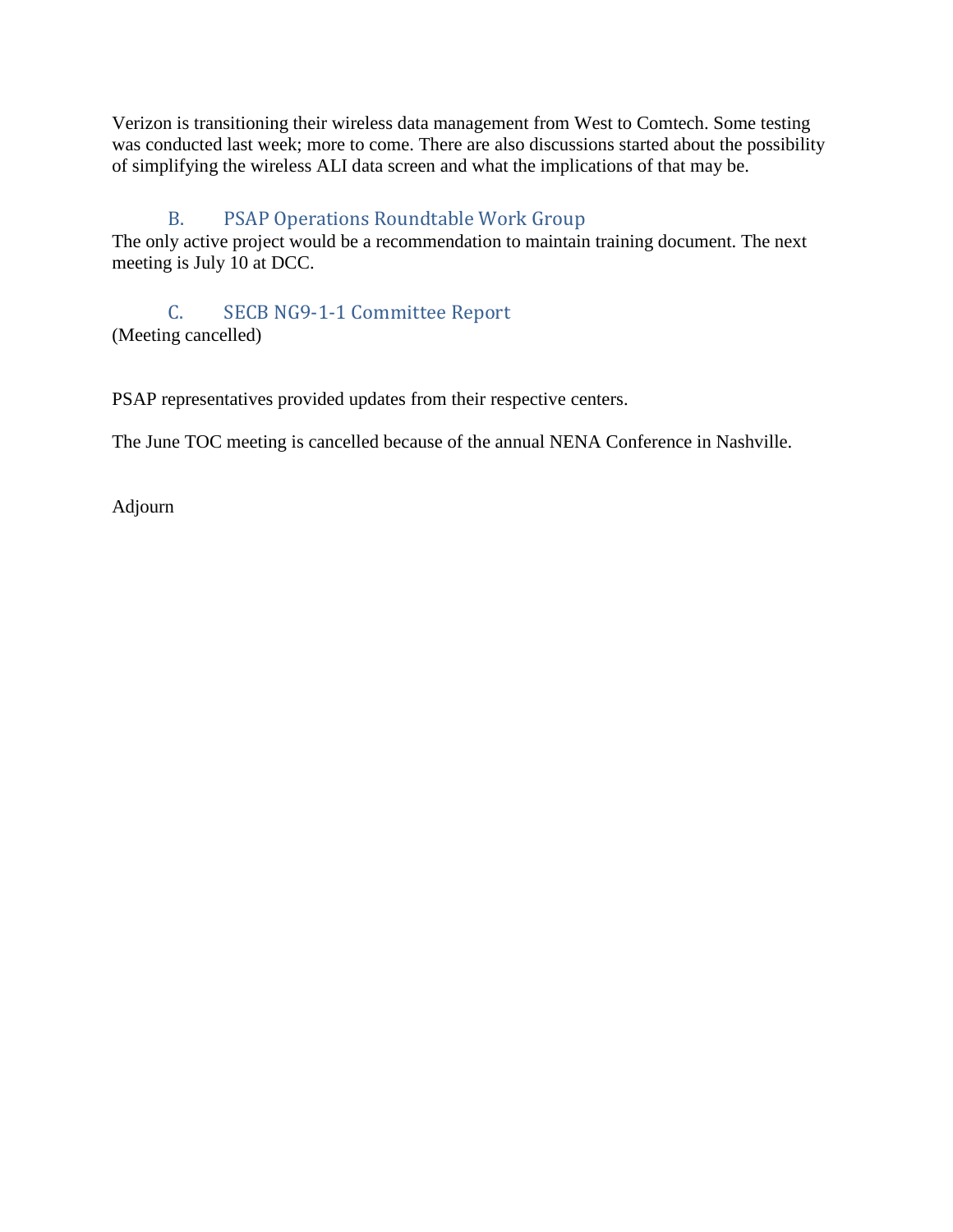# **METRO REGION 800 MHz Trunked Regional Public Safety Radio System Standards, Protocols, Procedures**

| 3. Interoperability Guidelines<br>Document/Section:<br><b>METRO 3.35.0</b><br>Sub-Section: |                               | Radio TOC Recommendation<br>Date: 3/30/11 |  |  |  |  |
|--------------------------------------------------------------------------------------------|-------------------------------|-------------------------------------------|--|--|--|--|
| Procedure Title:<br><b>National Weather Service</b>                                        |                               |                                           |  |  |  |  |
|                                                                                            | <b>ARMER Radio Operations</b> |                                           |  |  |  |  |
| Date Established:                                                                          | 2/3/2010                      | <b>MESB Approval - Signature:</b>         |  |  |  |  |
| <b>Replaces Document</b>                                                                   | 6/24/2015                     | Date: 4/13/11                             |  |  |  |  |
| Dated:                                                                                     |                               |                                           |  |  |  |  |
| Date Revised:                                                                              | 1/10/2018                     |                                           |  |  |  |  |
| <b>Effective Date:</b>                                                                     | 1/31/2018                     |                                           |  |  |  |  |

# **1. Purpose and Objective:**

To define the ARMER talkgroups and establish policy and procedures of radios to be used by the National Weather Service (NWS) Chanhassen office (Chanhassen Weather) and establish a Warning Point Net (Minnesota State Patrol - Metro Communications Center) during severe weather events.

# **2. Technical Background:**

# • **Capabilities –**

To provide talkgroups that are readily available tools for the use by Chanhassen Weather to communicate with numerous Warning Points (PSAP, Dispatch Center, EOC or other designated location) across the nine-county metro region and optionally other counties within the Chanhassen Weather County Warning Area (CWA) during severe weather events or other emergency incidents where the weather service's aid may be requested. The Statewide Emergency Communications Board has authorized a dedicated talkgroup for Chanhassen Weather, named US-NWS CHN. This is the resource Chanhassen Weather will use to distribute weather event information. PSAPs may choose to add this resource to their consoles or monitor on a separate ARMER Radio. Chanhassen Weather is authorized to use the statewide resources of STAC1-12 and the metro region resources of ME TAC 1-10 as directed by the Warning Point Net. The regional talkgroup METEM is also programmed in the radios for communications with regional and local Emergency Managers as stated in Metro Standard 3.28.0 'Use of Metro Emergency Management talkgroup METEM'.

# • **Constraints –**

Chanhassen Weather has been issued three handheld portable and one control station transceivers. These units will primarily be used to monitor selected talkgroups when invited to do so by a Warning Point or Emergency Manager as a result of severe weather or other emergency incident. This Standard does not limit the use of other ARMER resources and/or radios for other authorized purposes by Chanhassen Weather.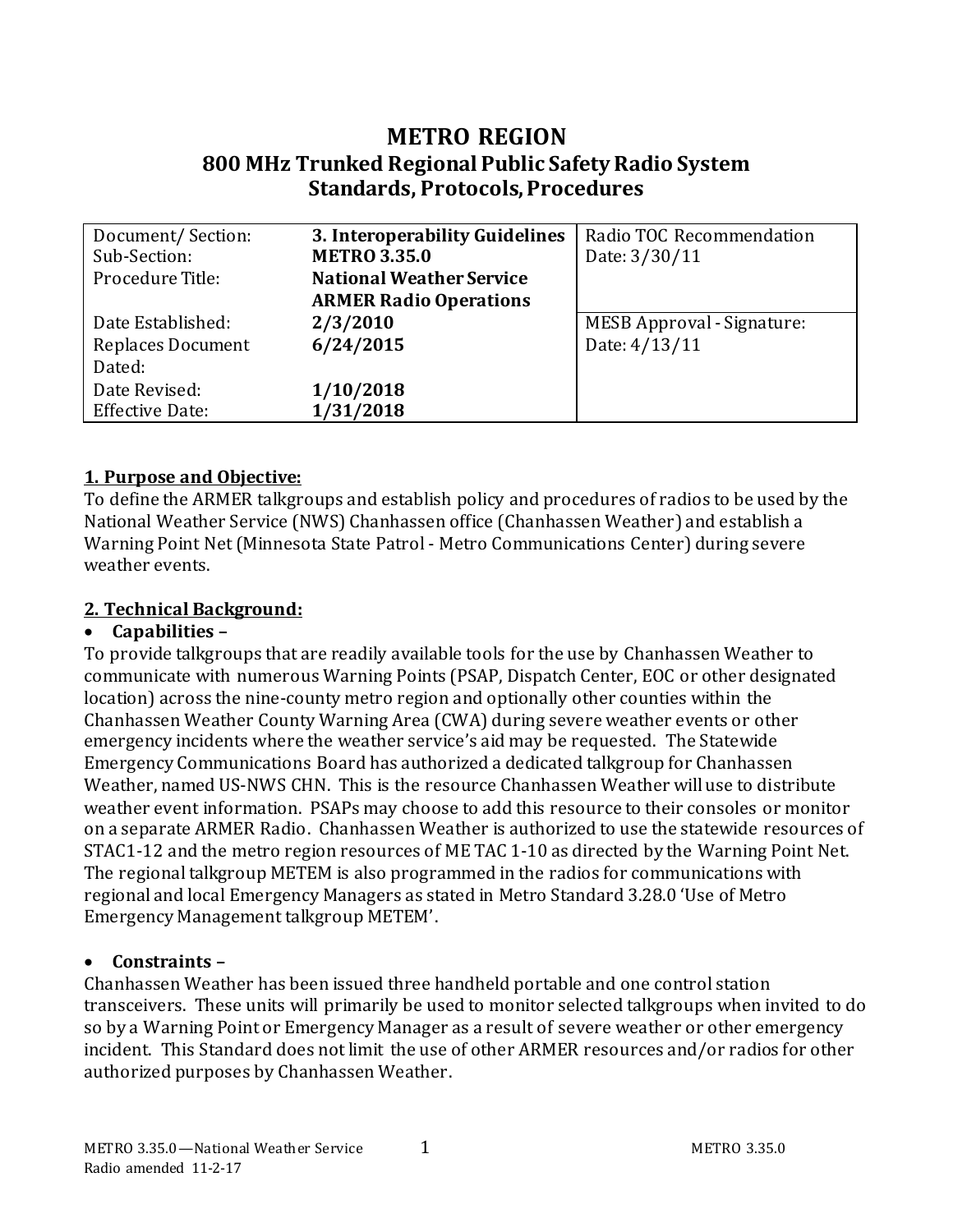# **3. Operational Context:**

For activations within the nine-county metropolitan region, Chanhassen Weather will hail the Metro Warning Point and the affected counties in the event of a severe weather warning. The Metro Warning Point will hail the affected PSAPs over the METCOM talkgroup and direct them to listen to the US-NWS CHN talkgroup for information on the weather. In the event of some other type of emergency incident that would require assistance from Chanhassen Weather, the agency requesting the assistance would contact Chanhassen Weather directly via a land line or via US-NWS CHN and direct them to the appropriate talkgroup resources for the incident.

# **4. Recommended Procedure:**

• Activation – Metro Warning Point

Chanhassen Weather will normally initiate weather warnings, via US-NWS CHN to the Metro Warning Point. The warning will also transfer from the NWS computers to National Law Enforcement Telecommunication System (NLETS), from there the BCA computers copies the notification over to Minnesota Justice Information Services (MNJIS) and is sent out to notify the affected area(s). The Metro Warning Point will hail all the Metro areas affected by the warnings over the METCOM talkgroup and direct them to the US-NWS CHN talkgroup for further detailed information. PSAP's that do not respond to the hail will be contacted via land line by the Metro Warning Point and directed to listen to US-NWS CHN talkgroup. US-NWS CHN talkgroup will be used for any information exchange between the affected centers and the National Weather Service; such as severe weather reports, including sightings of tornados. This communication should be limited to updates to/from Warning Points **only.** This is not for individual field spotters. As the threat expires for each Warning Point's area, the center can choose to turn down the volume on the US-NWS CHN talkgroup on their own. Any new weather threats that occur after existing threats have expired will be handled in the same manner described above.

# **5. Management:**

State Patrol Warning Points shall manage assignment and usage of talkgroups for Warning Point Net activations. Dispatch center managers and supervisors on the metro area ARMER system shall ensure that this procedure for usage and assignment of ME TAC or STAC talkgroups be adhered to.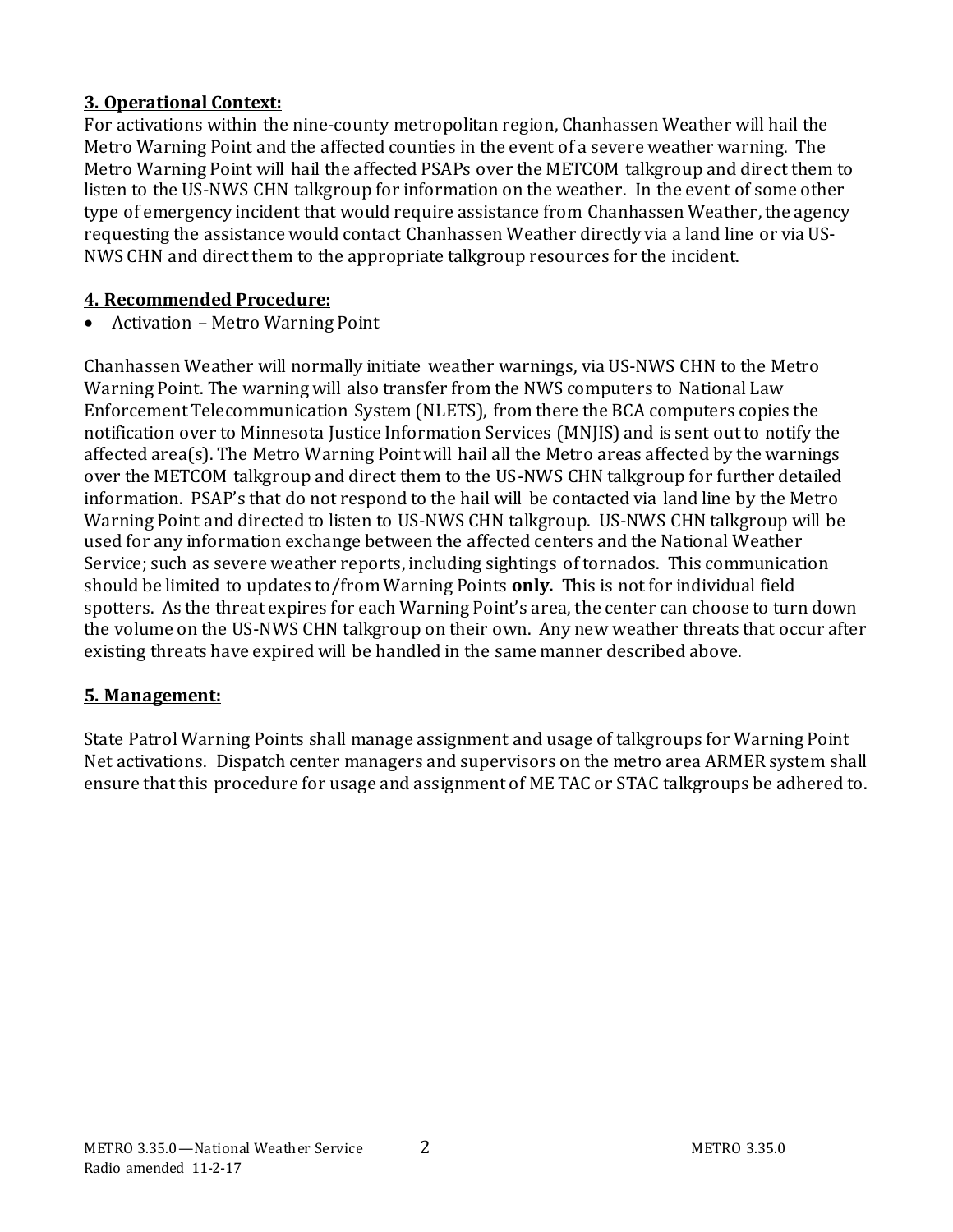# **NWS CWA MAP STATE PATROL DISTRICT MAP REGIONAL RADIO BOARD MAP**

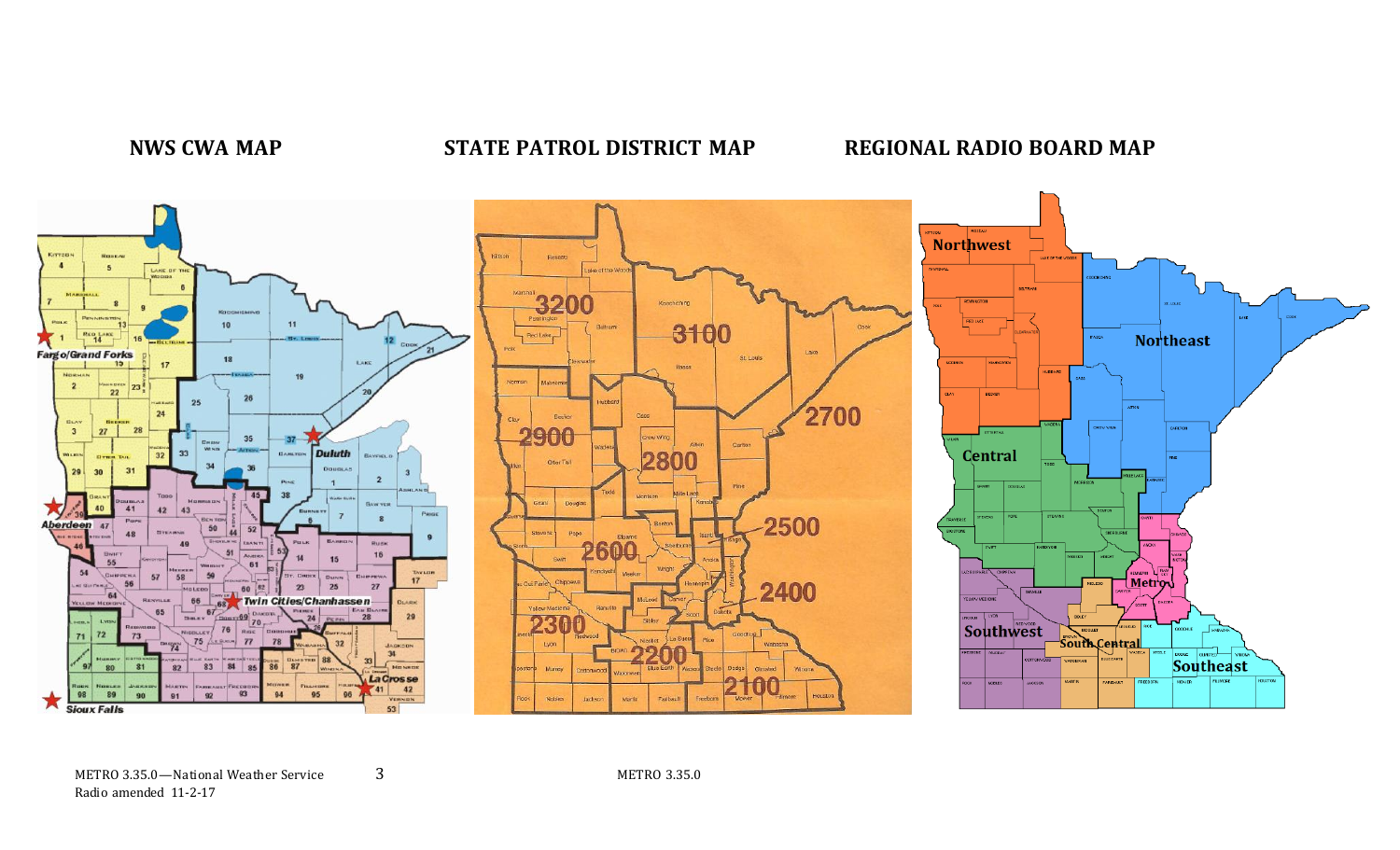#### **MUST BE ON COUNTY/PSAP/SHERIFF OFFICE LETTERHEAD**

#### Date

MN Department of Public Safety/Emergency Communication Networks Attn: 9-1-1 Program Manager 445 Minnesota Street, Suite 137 St. Paul, MN 55101

#### RE: **PSAP name 9-1-1 Plan Change Request**

Dear 9-1-1 Program Manager:

Please accept this letter as a modification to the PSAP name 9-1-1 Plan maintained by MN-DPS ECN.

PSAP name has agreed to receive and process text-to-911 calls on behalf of the following PSAPs in the Region name region. In addition to PSAP name, the following Region name counties are included:

#### List counties you will be answering for in year two

Text-to-9-1-1 calls will be answered and processed following the Text-to-9-1-1 Operational Standard developed by the text-to-9-1-1 workgroup. This standard was also approved by the NG9-1-1 Committee and the Statewide Emergency Communications Board (SECB).

PSAP name will accept text-to-9-1-1 calls on behalf of the above PSAPs until those PSAPs are ready to take their own text-to-9-1-1 calls. PSAP name will charge each PSAP \$1,200 for accepting text-to-9-1-1 calls from January 1st, 2019 to December 31st, 2019, or \$100 per month. If an above listed PSAP deploys their text-to-9-1-1 service in 2019, they will be reimbursed the difference of the fee charged by PSAP name. This amount may be higher in 2020.

Please let me know if you need any additional documentation or have any questions. Thank you in advance for your assistance and consideration of this request.

Sincerely,

#### *(PSAP Authorized Signatory Name) (Name PSAP)*

**State of MN 9-1-1 Program Approval:** Pursuant to Minnesota Statutes 403, I approve the PSAP name request to the changes described above. This letter is accepted as an interim update to the PSAP name State of MN 9-1-1 Plan.

\_\_\_\_\_\_\_\_\_\_\_\_\_\_\_\_\_\_\_\_\_\_\_\_\_\_\_\_\_\_\_\_\_\_\_\_ \_\_\_\_\_\_\_\_\_\_\_\_\_\_\_\_\_\_\_\_\_\_\_\_\_\_\_\_\_\_

State of Minnesota  $-9-1-1$  Program Manager Date Department of Public Safety Emergency Communication Networks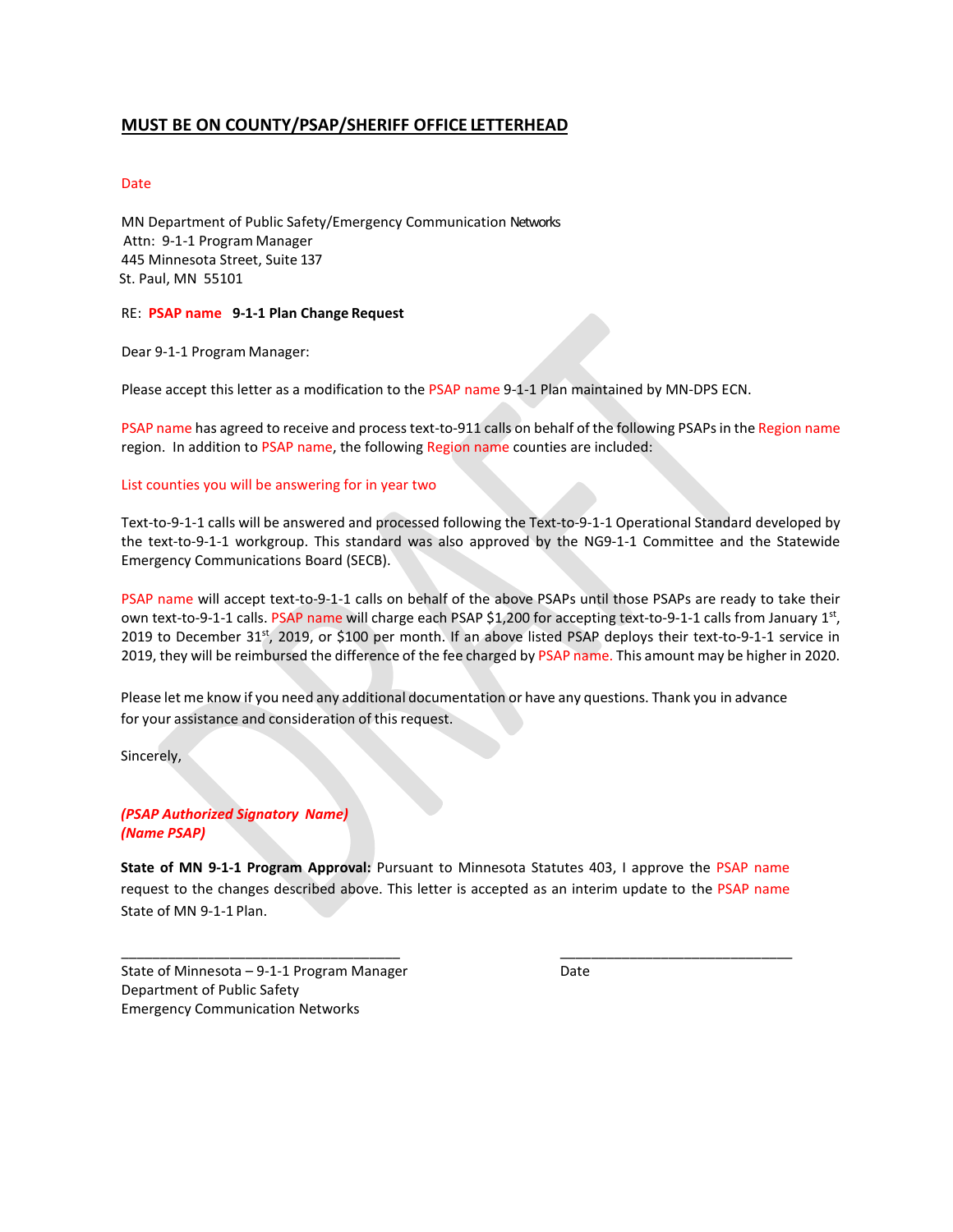Technical Operations Committee – 07/19/2018 *9-1-1 Data Update (Wireline, Wireless, VoIP, GIS)* Metropolitan Emergency Services Board

2099 University Avenue St. Paul, MN 55102 Web: www.mn-mesb.org

# 1. Statewide GIS Standards:

a. The initial 60-day public review and comment period for the proposed Minnesota Road Centerline Standard (MRCS) schema closed on Friday, June 8, 2018. The Minnesota Geospatial Advisory Council (MGAC) Standards Committee meets on 7/18/2018 to review the comments received and decide on next steps.

# 2. Regional GIS Data Aggregation:

- a. Centerline: The MetroGIS/Met Council processes updates of the MRCC daily to the MN Geospatial Commons website. A metro county's most recent centerline data that has uploaded to the portal and passed validations is included in that dataset. Chisago and Isanti County have established their portal accounts to begin submission of their datasets.
- b. **Address Points:** The metro area GIS managers have revised their target date to 10/1/18 to complete the transition of their datasets to the Minnesota Address Point Data Standard schema that will be used for regional dataset aggregation. Preliminary address point schema validations like those done for the MRCC have been established by Met Council.

# 3. Regional PSAP/ESZ Boundaries:

# a. Regional PSAP/ESZ polygon boundary dataset recent changes:

- i. EMS response change in Scott County affecting an ESN/ESZ
- ii. Adjustments being made to two ESZ boundaries near Cambridge and Isanti Township (Isanti County).

# 4. Verizon Transition from West Mobility to Comtech

- a. Verizon is in the process of transitioning their wireless data management from West Mobility to Comtech. The testing process identified multiple issues with the wireless ALI format set up by Comtech that have now been resolved.
- b. Pete Eggimann has communicated to Comtech the timing requirements expressed by PSAPs in conjunction with Comtech's cutover testing plans.
- c. In the last week, Verizon cutover all their LTE sites to Comtech. CDMA sites are still handled by West for now. Verizon has said it is their intent to transfer the rest over the next few months.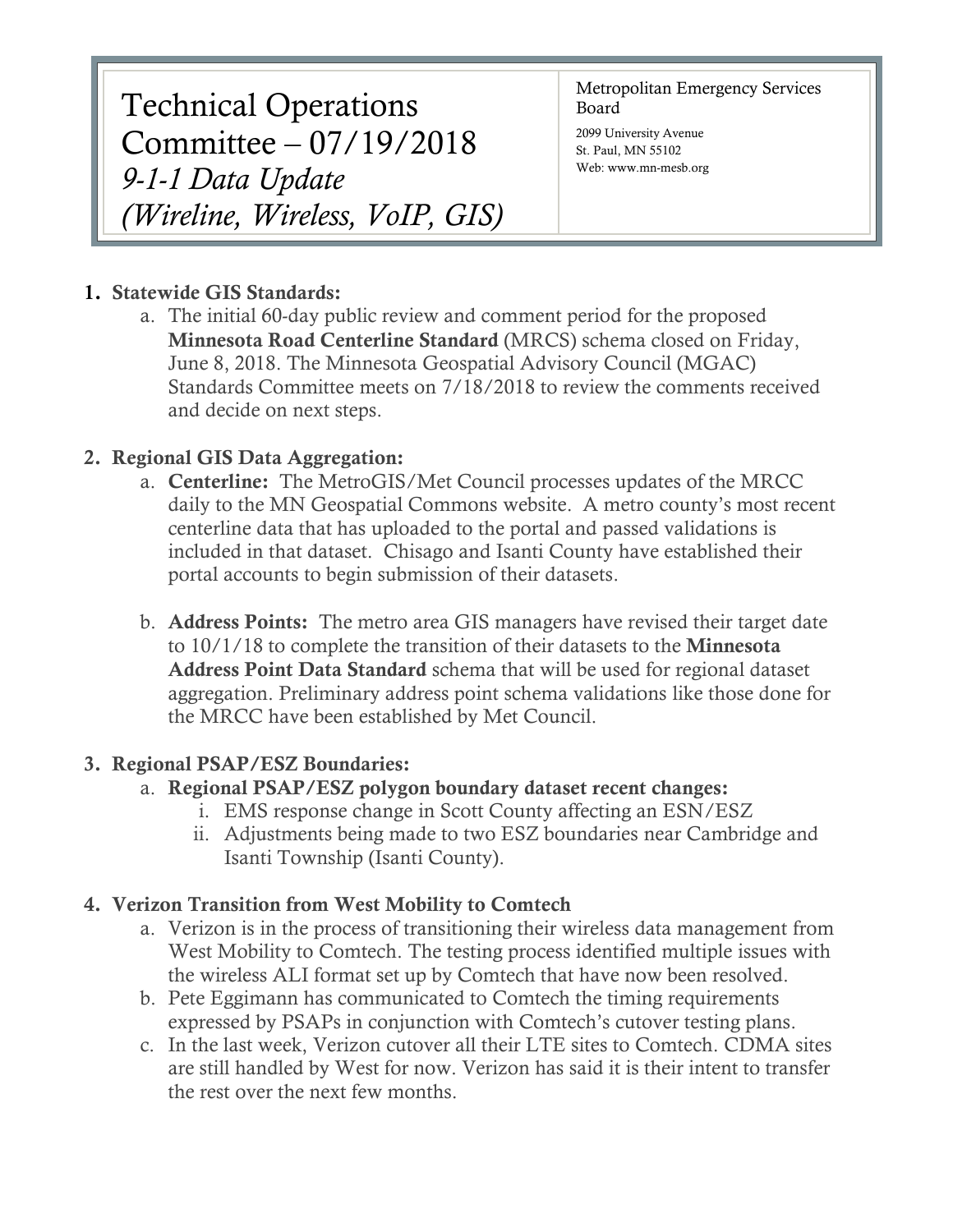- d. Pete has also notified PSAPs that in the recent turn up of Verizon sectors on Comtech, it was discovered that Comtech handles Phase 1 uncertainty differently than it was handled previously between Verizon and West Safety Services. As a result, an uncertainty of "0" is being seen at PSAPs on Verizon Phase 1 calls. In the past, this was 4043 meters for Verizon Phase 1 calls. Comtech is pursuing possible solutions with West/CenturyLink.
- e. Maintenance processes for Minnesota-Verizon under Comtech are being hammered out and will likely involve use of routing spreadsheets via email rather than the WERM application due to ongoing data issues with WERM.

# 5. Wireless Data:

- a. MESB continues to express concerns to ECN about the operational inefficiencies and data quality issues with the current WERM application and work/data flows. Due to those continuing concerns, as well as the lack of MNIT's response to MESB's recommendations for changes needed to make the WERM application viable, MESB may be initiating action to pull out of the WERM application. The alternatives for wireless sector routing under consideration would be a return to routing spreadsheets exchanged via email or the use of alternate applications.
- b. MESB and ECN are also in discussions about simplifying wireless ALI data screen content and moving toward both content and format that are more like that used in many other parts of the country.
- 6. Quarterly MSAGs were recently distributed to PSAP Data Coordinators.

# 7. Regional 911/GIS Data Synchronization:

- a. MESB is continuing to prepare and share with county GIS departments and PSAPs the error details from the recent ALI geocoding.
- b. MESB staff is starting to review Sherburne County data to identify the specific changes needed to conform to MESB MSAG and metro area GIS standards.
- c. Attached is a high-level summary of the data synchronization activity by PSAP.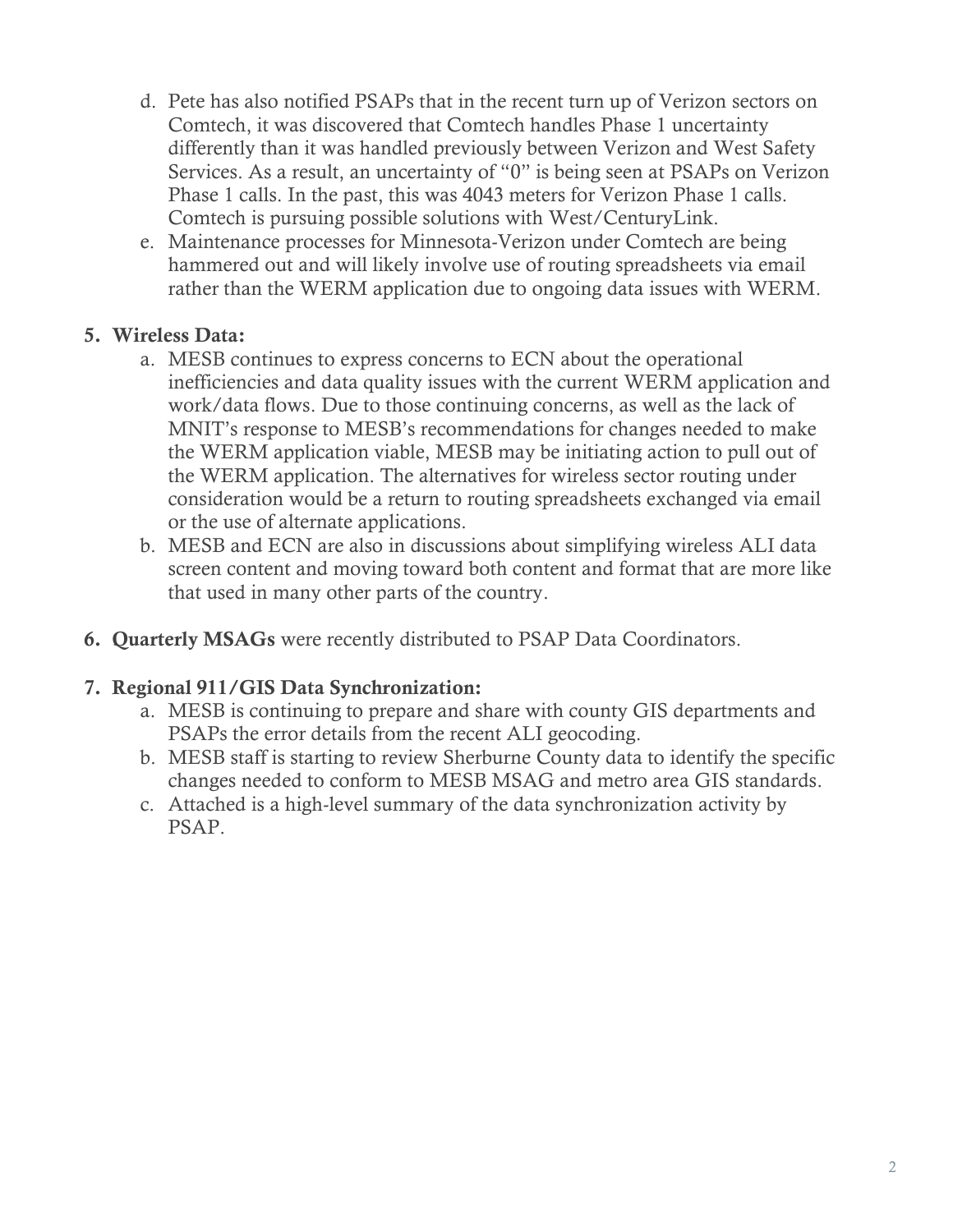|                     | 9-1-1/GIS Data Synchronization |                                 |                                   |                          |                        |                                  | <b>GIS Integration</b>                   |                                                |                                                 |                 |                           |                                                  |  |
|---------------------|--------------------------------|---------------------------------|-----------------------------------|--------------------------|------------------------|----------------------------------|------------------------------------------|------------------------------------------------|-------------------------------------------------|-----------------|---------------------------|--------------------------------------------------|--|
| <b>PSAP</b>         | ESZ<br>Validations             | Response<br>Area<br>Validations | <b>Street Name</b><br>Validations | Postalize<br><b>MSAG</b> | Address<br>Validations | <b>Address ESN</b><br>Validation | Integration<br>to Regional<br>Centerline | Integration<br>to Regional<br><b>ESZ Layer</b> | Integration<br>to Regional<br>Address<br>Points | <b>GIS MSAG</b> | Centerline<br>Validations | Integration<br>to Statewide<br>SIF &<br>ECRF/LVF |  |
| Airport             | complete                       | na                              | complete                          | complete                 | complete               | not started                      | complete                                 | complete                                       | active                                          | not started     | active                    | not started                                      |  |
| Anoka               | complete                       | complete                        | complete                          | complete                 | complete               | active                           | complete                                 | complete                                       | active                                          | active          | active                    | not started                                      |  |
| Bloomington         | complete                       | na                              | complete                          | complete                 | complete               | not started                      | complete                                 | complete                                       | active                                          | not started     | active                    | not started                                      |  |
| Carver              | complete                       | complete                        | complete                          | complete                 | complete               | not started                      | complete                                 | complete                                       | active                                          | not started     | not started               | not started                                      |  |
| Chisago             | complete                       | complete                        | complete                          | complete                 | complete               | not started                      | active                                   | complete                                       | active                                          | active          | complete                  | not started                                      |  |
| Dakota              | complete                       | complete                        | complete                          | complete                 | complete               | active                           | complete                                 | complete                                       | active                                          | active          | complete                  | not started                                      |  |
| Eden Prairie        | complete                       | na                              | complete                          | complete                 | complete               | not started                      | complete                                 | complete                                       | active                                          | not started     | active                    | not started                                      |  |
| Edina               | complete                       | complete                        | complete                          | complete                 | active                 | not started                      | complete                                 | complete                                       | active                                          | not started     | active                    | not started                                      |  |
| Ft Snelling/Airbase | active                         | not started                     | na                                | complete                 | na                     | not started                      | complete                                 | complete                                       | active                                          | not started     | not started               | not started                                      |  |
| Hennepin Sheriff    | complete                       | not started                     | complete                          | complete                 | complete               | not started                      | complete                                 | complete                                       | active                                          | not started     | active                    | not started                                      |  |
| Isanti              | complete                       | not started                     | complete                          | complete                 | complete               | not started                      | active                                   | complete                                       | active                                          | not started     | active                    | not started                                      |  |
| Minneapolis         | complete                       | not started                     | complete                          | complete                 | active                 | not started                      | complete                                 | complete                                       | active                                          | not started     | active                    | not started                                      |  |
| Ramsey              | complete                       | active                          | complete                          | complete                 | complete               | active                           | complete                                 | complete                                       | active                                          | not started     | complete                  | not started                                      |  |
| Scott               | complete                       | active                          | complete                          | complete                 | active                 | not started                      | complete                                 | complete                                       | active                                          | not started     | not started               | not started                                      |  |
| St Louis Park       | complete                       | na                              | complete                          | complete                 | complete               | not started                      | complete                                 | complete                                       | active                                          | not started     | complete                  | not started                                      |  |
| U of M              | complete                       | na                              | complete                          | complete                 | active                 | not started                      | complete                                 | complete                                       | active                                          | not started     | not started               | not started                                      |  |
| Washington          | active                         | not started                     | complete                          | complete                 | active                 | not started                      | complete                                 | complete                                       | active                                          | not started     | not started               | not started                                      |  |

**Summary of 9-1-1/GIS Data Preparation for NG9-1-1 (as of June 30, 2018)**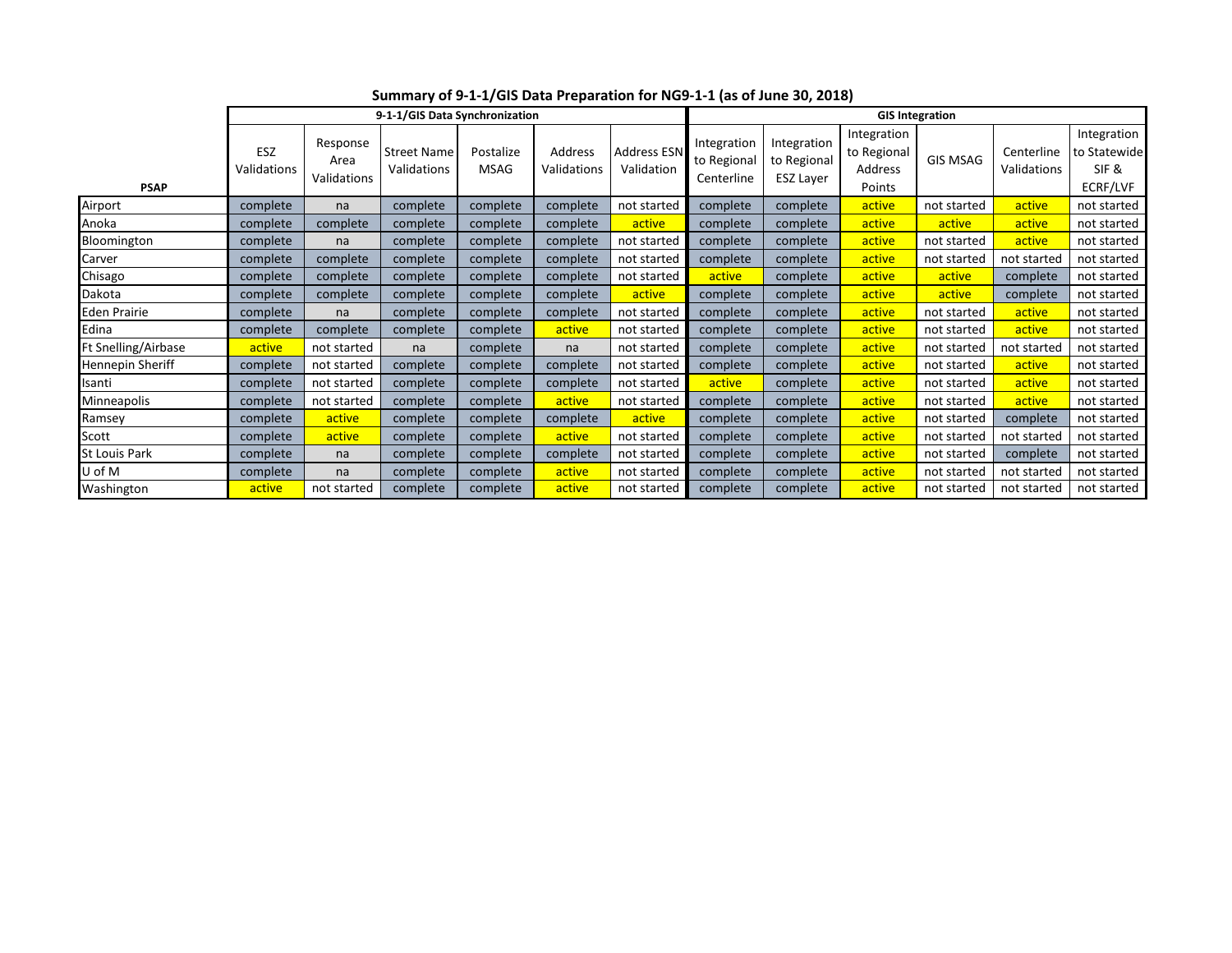**LINN COUNTY, Iowa (KCRG-TV9) --** Imagine your house is on fire, you've called 911 and you see first responders literally going the wrong way to reach the address and fight the fire.

One rural Linn County family doesn't have to imagine. They say that's what happened with a fire call late Sunday night.

The home of Shane McMurrin is located at 1414 Berger Lane just west of Cedar Rapids.

The long driveway to the home once connected to 80th St. N.W.

But construction of the Highway 100 bypass cuts right through the previous access route. So the DOT, last fall, created a new halfmile long driveway for the family, still called Berger Lane, that now connects to E Avenue N.W.

Robyn McMurrin says she was calling 911 to report the fire at her son's home when she saw flashing lights at the entrance to the old driveway, blocked by the highway construction.

She told dispatchers emergency responders were going the wrong way.

McMurrin says family members think it took at least an extra 10 to 15 minutes for firefighters to arrive with the confusion.

It may have been too late to save the four pets trapped inside the burning home that is a total loss. But she said it was frustrating especially trying to convince a dispatcher the maps they were apparently using were wrong.

"She just kept saying ma'am, they're on their way. I said please, please listen to me. I need to give you some information. They're going the wrong way," she said.

Shane McMurrin along with his four-year-old son live at the home. Both weren't home when the fire started.

He says the access road change has confused friends trying to visit because GPS units keep sending them to the wrong location. He never thought about problems for emergency responders until it was too late.

"I wish someone would have known how to get out here—emergency or sheriff or something," McMurrin said.

An Iowa DOT spokesperson says the road changes brought on by Highway 100 construction were provided to the county.

A data mapping worker at Linn County believes an incomplete software upgrade and some other technical issues prevented that information from updating maps used by dispatchers and volunteer fire departments.

Atkins Fire Chief Dan Rammelsberg disputed the family's claim that the fire response was delayed.

Rammelsberg said his department, the fire district covering the McMurrin home, was aware of road changes made by Highway 100 construction. His review of records shows Atkins firefighters were on the scene in nine minutes.

However, the Atkins chief said it is likely other departments called to help were not aware of changes and working off older maps. And those may be the units the McMurrin family saw on the east side of Highway 100 trying to use a now-closed driveway.

### **Link to article with videos:**

<http://www.kcrg.com/content/news/New-road-confusion-may-have-delayed-fire-response-487816541.html> July 11, 2018